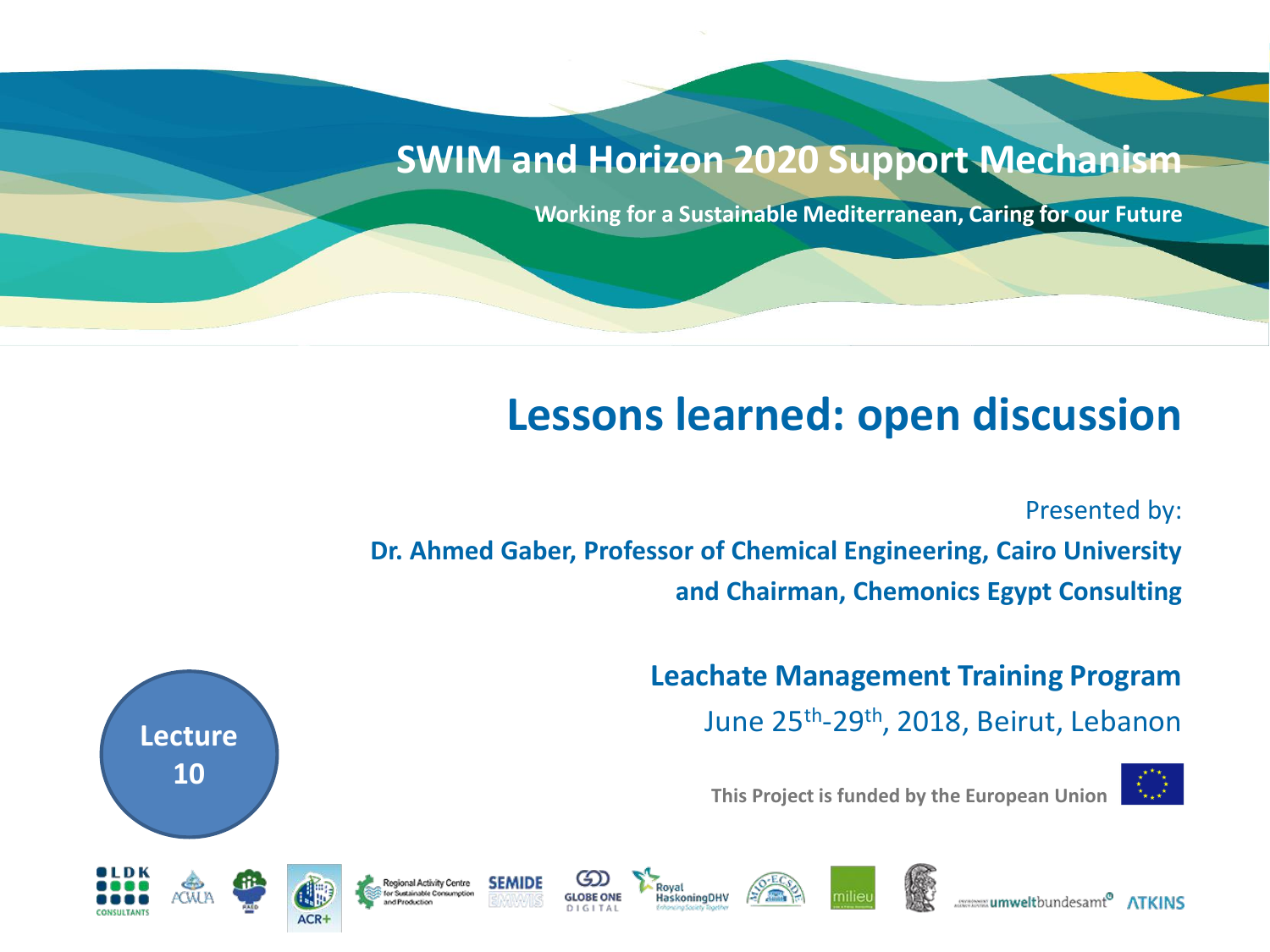# **Purpose Statement**

The purpose of this session is to discuss the lessons learned during the first three days of the leachate management training program with special focus on the site visits.



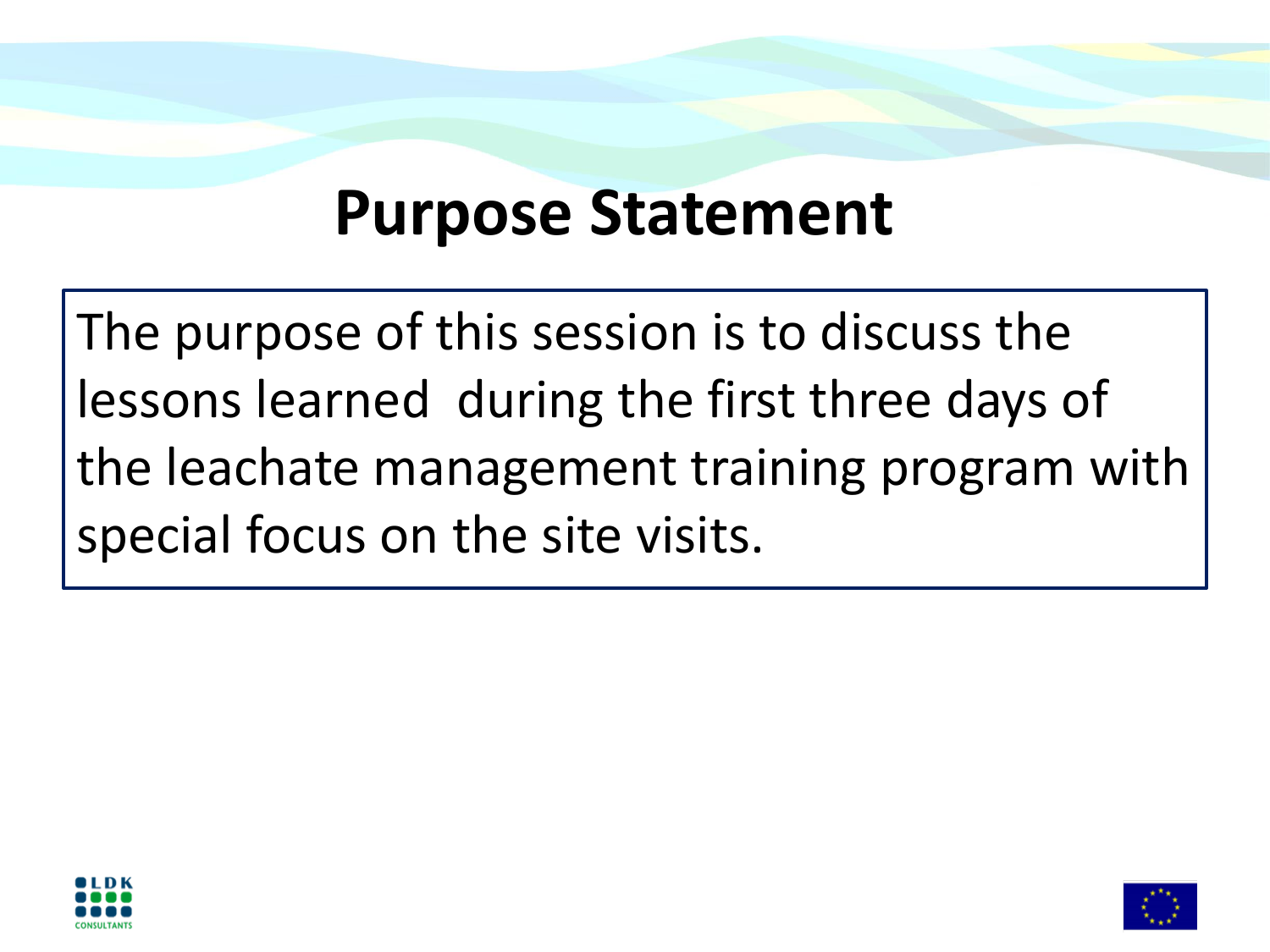# **Discussion Focus Points**

- Assessment of current situation in a specific landfill site
- Statement of the problem
- Defining the objectives of leachate management projects
- Defining leachate management alternatives
- Project Delivery Methods, PDMs
- Critical success factors



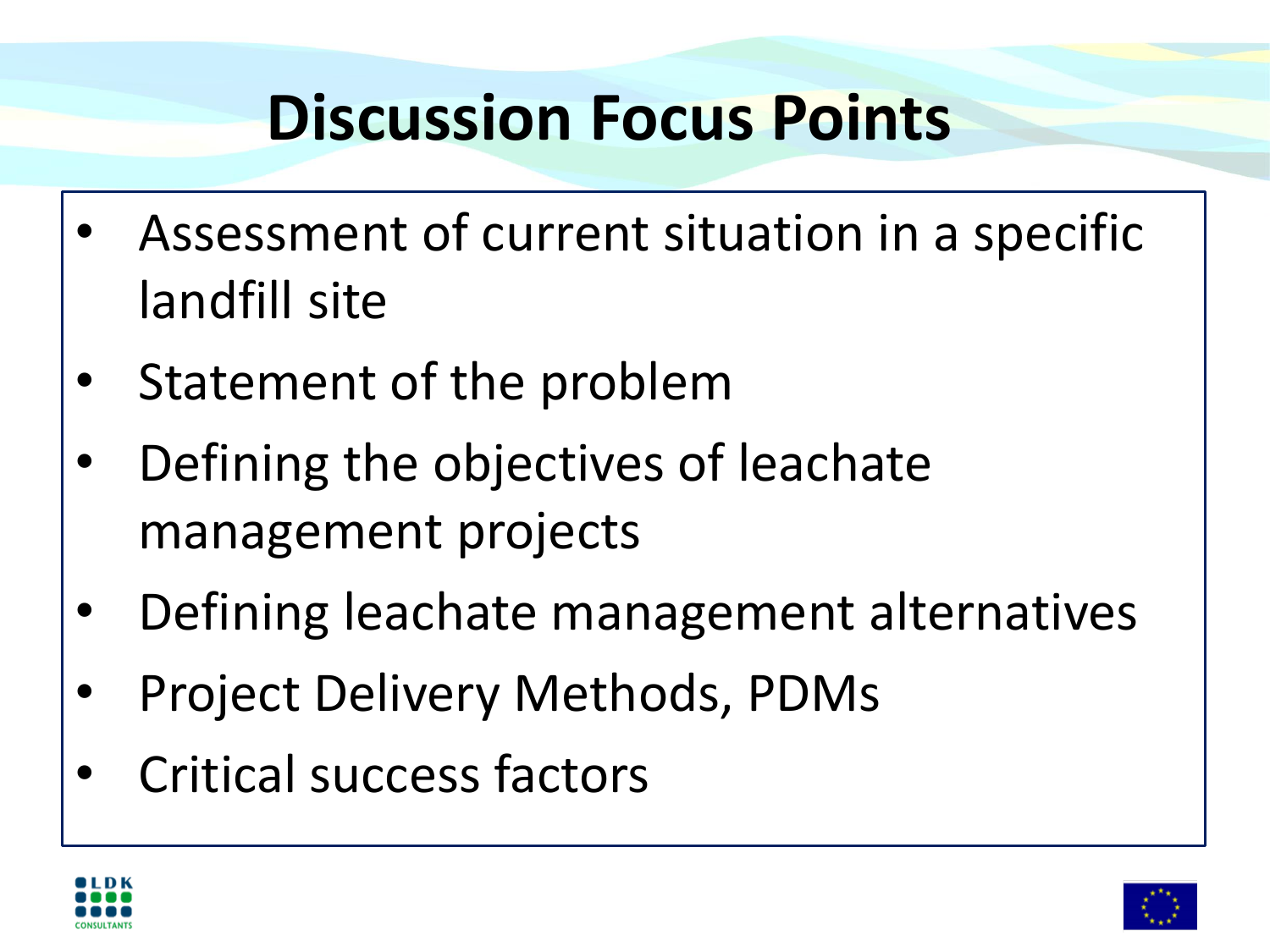### **Leachate Treatment Options**





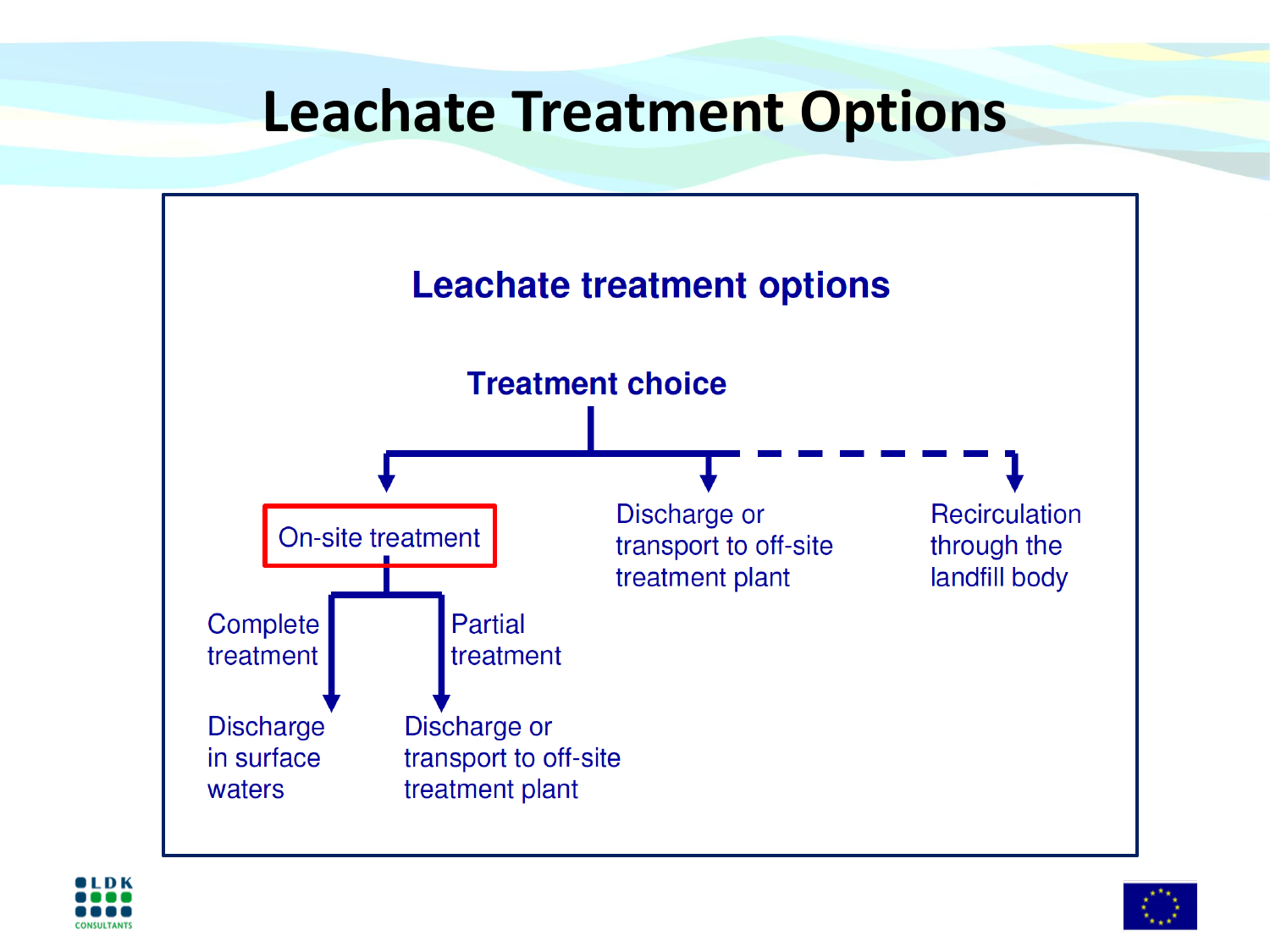#### **Leachate treatment challenges**

Bioreactor Landfill?

Sewer nearby?

Distance to Pump / Haul?

Pump System Costs

WWTP Capacity?

Leachate Strength?

Local Sewer Use Laws?

Sewer Surcharges?

Surface Water Discharge

Standards (TMDLs)?

A Total Maximum Daily Load (TMDL) is the maximum amount of a pollutant that a body of water can receive while still meeting water quality standards

hallenges



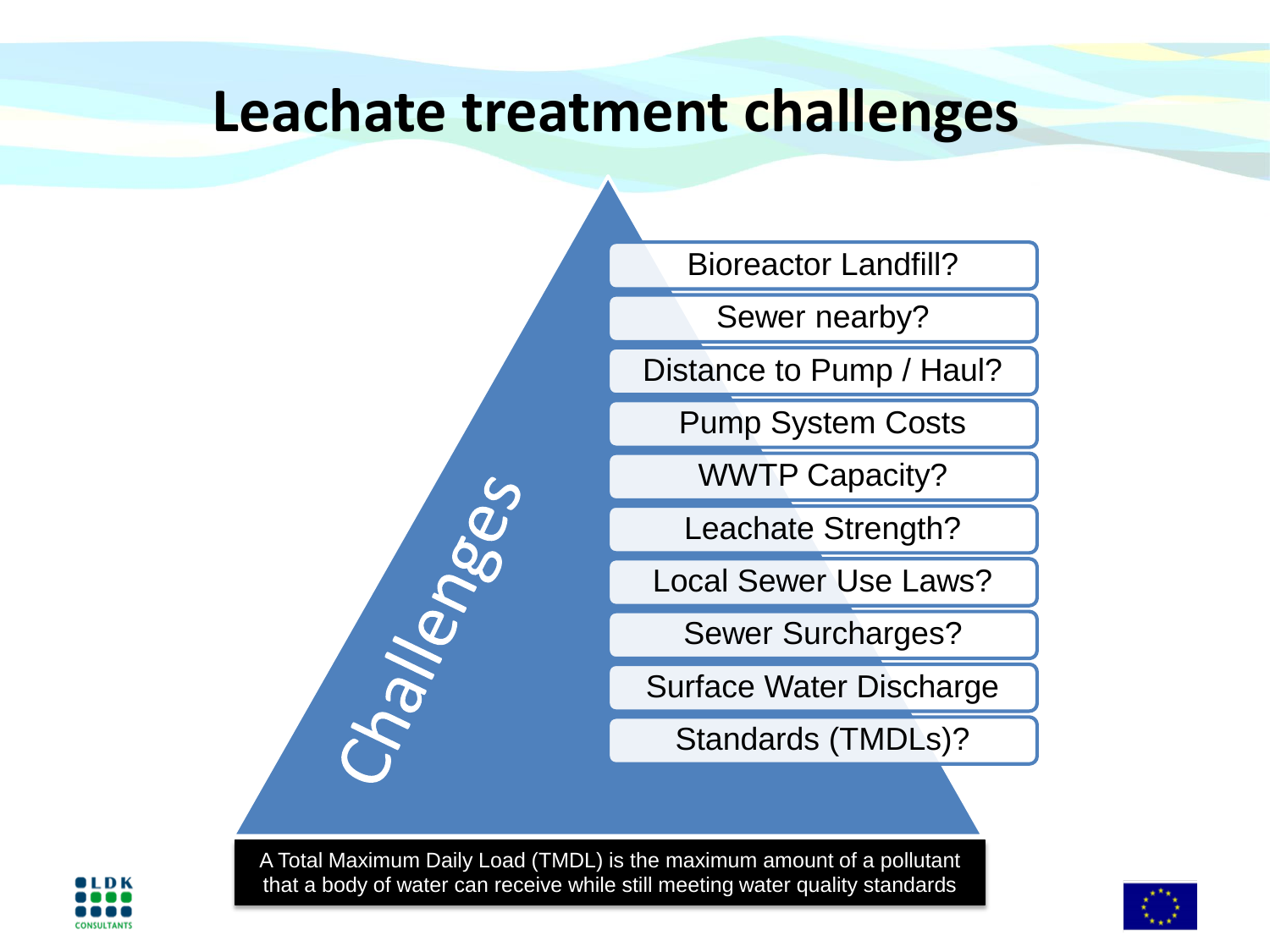# **Leachate minimization**